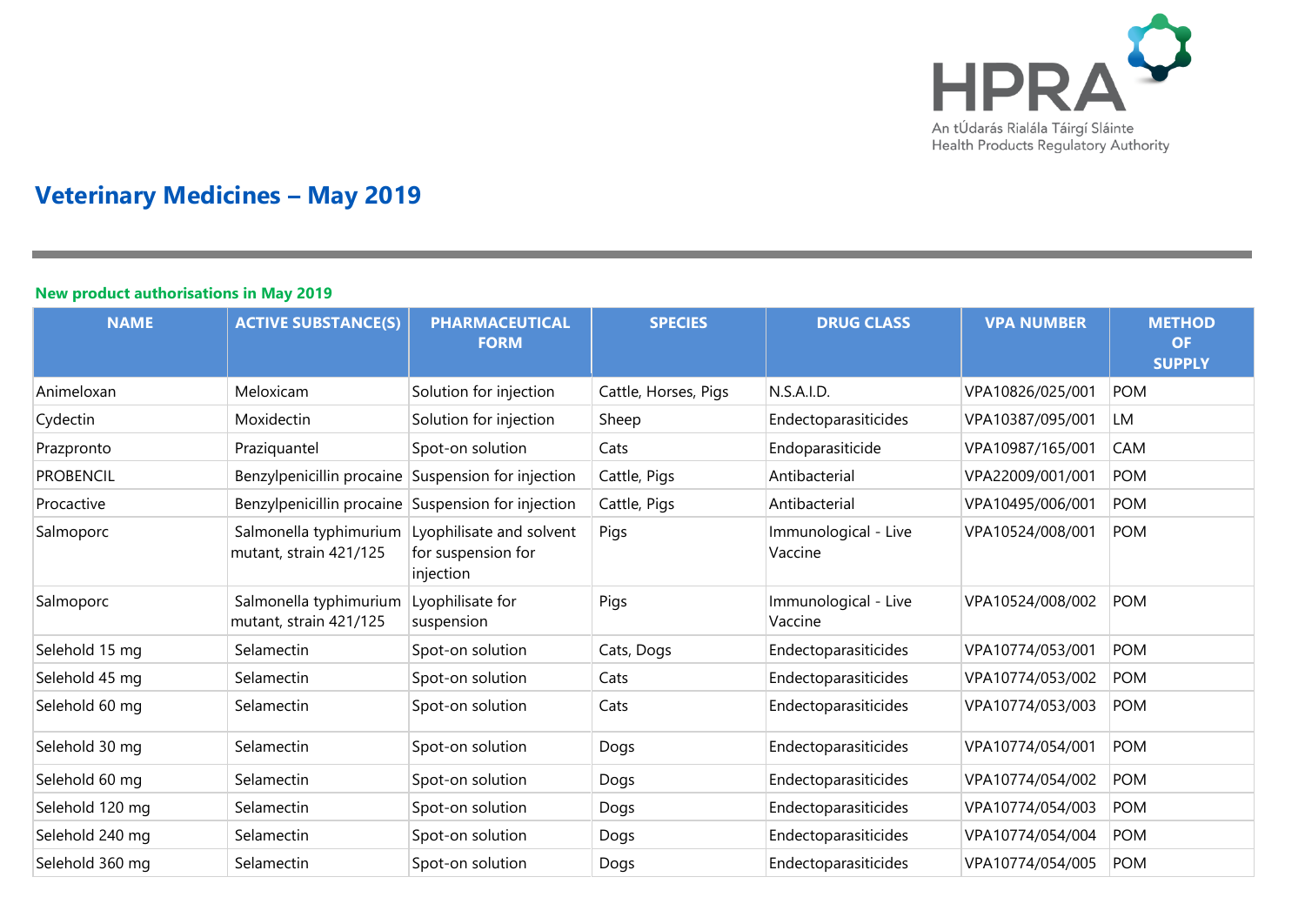

|  | <b>TICALLI TOGACLO REGARDEDITY AUGIOILLY</b> |  |
|--|----------------------------------------------|--|
|  |                                              |  |
|  |                                              |  |

| <b>Spasmipur</b> | Hyoscine butylbromide | Solution for injection | Pigs,<br>Cattle, Horses, | Alimentary Tract | VPA10801/013/001 | POM |
|------------------|-----------------------|------------------------|--------------------------|------------------|------------------|-----|
|                  |                       |                        | Sheep                    | Preparation      |                  |     |

## **Products transferred in May 2019**

| <b>Product Name</b> | <b>New VPA Number</b> | <b>New MAH</b>                      |
|---------------------|-----------------------|-------------------------------------|
| <b>Bimastat</b>     | VPA22033/001/001      | <b>Bimeda Animal Health Limited</b> |
| <b>Bimectin</b>     | VPA22033/002/001      | Bimeda Animal Health Limited        |
| <b>Bovimast DC</b>  | VPA22033/003/001      | <b>Bimeda Animal Health Limited</b> |
| <b>CEEMAST</b>      | VPA22033/004/001      | Bimeda Animal Health Limited        |
| Combizole           | VPA22033/006/001      | <b>Bimeda Animal Health Limited</b> |
| Cyperguard          | VPA22033/007/001      | <b>Bimeda Animal Health Limited</b> |
| Deltadot            | VPA22033/008/001      | <b>Bimeda Animal Health Limited</b> |
| Dipen               | VPA22033/009/001      | <b>Bimeda Animal Health Limited</b> |
| Duodip              | VPA22033/011/001      | Bimeda Animal Health Limited        |
| Ecofleece           | VPA22033/012/001      | <b>Bimeda Animal Health Limited</b> |
| Ectoflits           | VPA22033/013/001      | Bimeda Animal Health Limited        |
| Ectospec            | VPA22033/014/001      | <b>Bimeda Animal Health Limited</b> |
| Embotape            | VPA22033/015/001      | <b>Bimeda Animal Health Limited</b> |
| Endospec 10% SC     | VPA22033/016/001      | <b>Bimeda Animal Health Limited</b> |
| Endospec 2.5% SC    | VPA22033/017/001      | <b>Bimeda Animal Health Limited</b> |
| Exodus              | VPA22033/018/001      | Bimeda Animal Health Limited        |
| Ezeepour            | VPA22033/019/001      | <b>Bimeda Animal Health Limited</b> |
| Fasifree            | VPA22033/020/001      | Bimeda Animal Health Limited        |
| Helodip             | VPA22033/024/001      | <b>Bimeda Animal Health Limited</b> |
| Keelogane           | VPA22033/025/001      | <b>Bimeda Animal Health Limited</b> |
| Liceban             | VPA22033/026/001      | <b>Bimeda Animal Health Limited</b> |